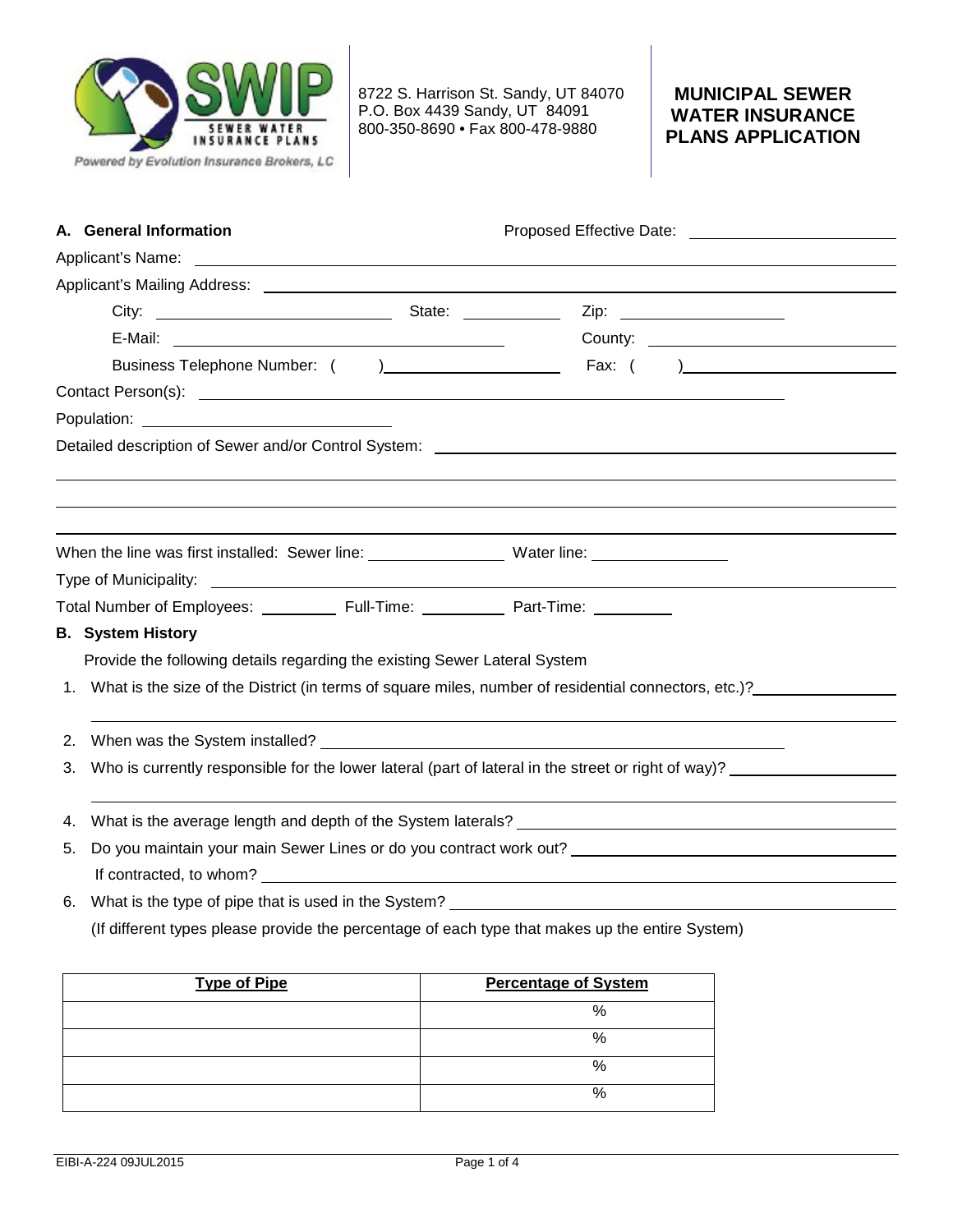

8722 S. Harrison St. Sandy, UT 84070 P.O. Box 4439 Sandy, UT 84091 800-350-8690 • Fax 800-478-9880

## **MUNICIPAL SEWER WATER INSURANCE PLANS APPLICATION**

| a.      | Provide a percentage of the number of System connections with cleanouts:                                            |
|---------|---------------------------------------------------------------------------------------------------------------------|
| b.      | Does the district provide the following: 1) Sewer □ Yes □ No 2) Water □ Yes<br>$\square$ No                         |
| c.      | How does the district charge for these services? ________________________________                                   |
|         |                                                                                                                     |
| 7.      | Do you require cleanouts? $\Box$ Yes $\Box$ No                                                                      |
|         | If so, where are they located? $\Box$ Near the foundation $\Box$ Property                                           |
| 8.      | What percentage of your system is built out? ___________________________________                                    |
|         | a. How much more growth do you expect to have?                                                                      |
| 9.      | Identify all zip codes within the District:                                                                         |
|         |                                                                                                                     |
|         |                                                                                                                     |
|         |                                                                                                                     |
|         |                                                                                                                     |
|         |                                                                                                                     |
|         | 10. Disclose the details of all additions, modifications and/or upgrades made to the System since its installation, |
|         |                                                                                                                     |
|         |                                                                                                                     |
|         |                                                                                                                     |
|         |                                                                                                                     |
|         | 11. Identify the person(s) most knowledgeable regarding: 1) the System in general; 2) flow; and, 3) treatment       |
|         | 1. System in general                                                                                                |
|         |                                                                                                                     |
| Name    | Contract #<br><u> 1980 - Johann Barn, amerikansk politiker (d. 1980)</u>                                            |
| Name    | Contract #<br><u> 1989 - Johann Stoff, fransk politik (d. 1989)</u>                                                 |
| Name    | Contract #                                                                                                          |
|         |                                                                                                                     |
| 2. Flow |                                                                                                                     |
| Name    | Contract #                                                                                                          |
| Name    | Contract #                                                                                                          |
| Name    | Contract #                                                                                                          |
|         |                                                                                                                     |
| 3.      | Treatment                                                                                                           |
|         |                                                                                                                     |
| Name    | Contract #                                                                                                          |
| Name    | Contract #                                                                                                          |
| Name    | Contract #                                                                                                          |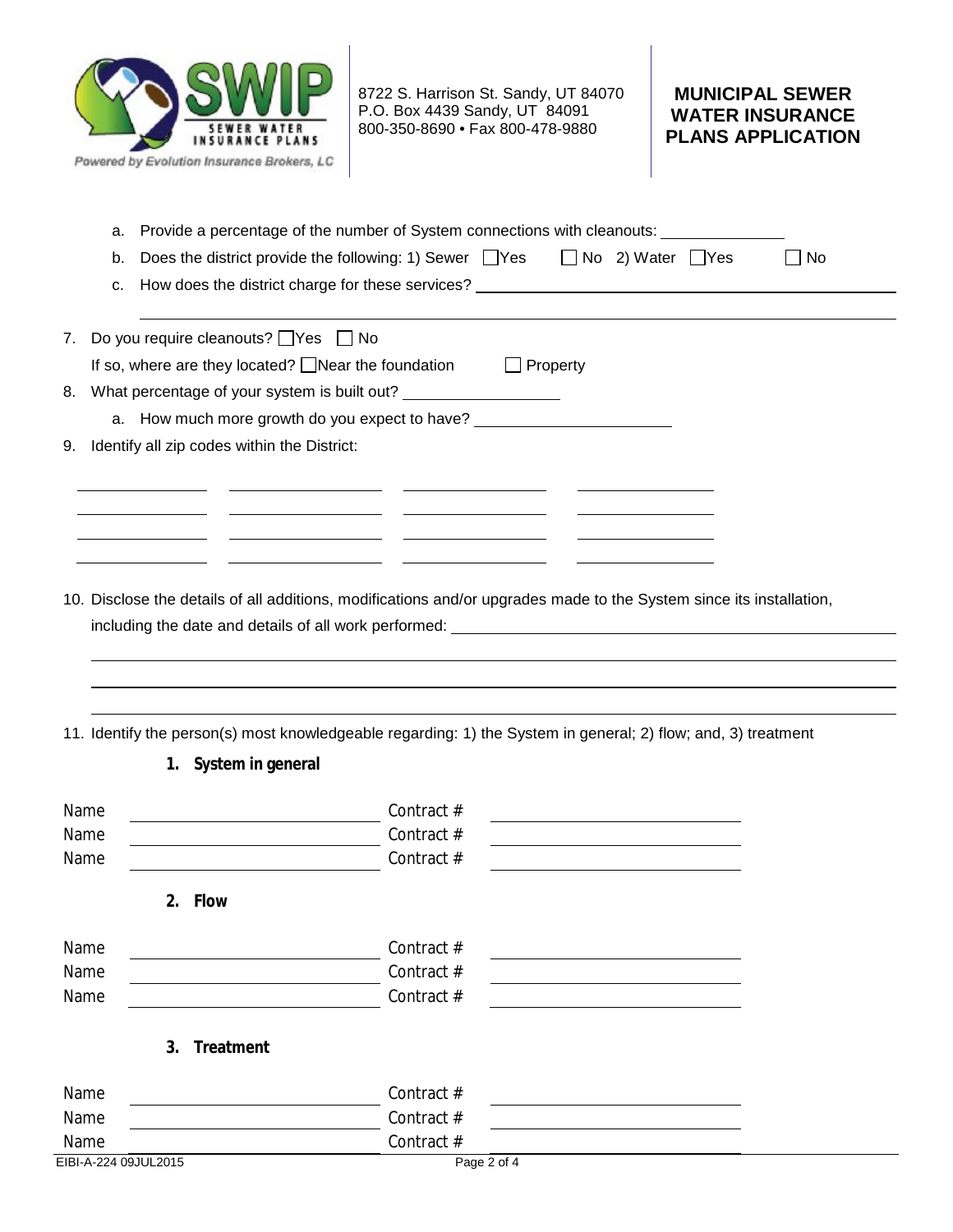

8722 S. Harrison St. Sandy, UT 84070 P.O. Box 4439 Sandy, UT 84091 800-350-8690 • Fax 800-478-9880

# **MUNICIPAL SEWER WATER INSURANCE PLANS APPLICATION**

12. Identify all outside contractors retained by the District that have performed, and currently perform, service and/or any other work on the System:

13. Have the laterals been inspected?  $\Box$  Yes  $\Box$  No

14. If yes, please provide the date of each inspection, a description of what was inspected, and the outcome of each inspection:

15. Is the District under any State or Federal Order or Decree regarding the System?  $\Box$  Yes  $\Box$  No If yes, please explain:

16. Disclose any other known problems with the System not discussed above:

17. List the key personnel and their function in your operation responsible for discharging the contractual liability assumed:

| Name | Function | Location | <b>Years in Business</b> | <b>Cell Number</b> |
|------|----------|----------|--------------------------|--------------------|
|      |          |          |                          |                    |
|      |          |          |                          |                    |
|      |          |          |                          |                    |
|      |          |          |                          |                    |

18. Project your system's number of claims per quarter:

| Estimated number of claims |           |                 |     |  |
|----------------------------|-----------|-----------------|-----|--|
| - 20                       | $\sim$ nd | $\sim$ rd<br>۰. | ⊿th |  |